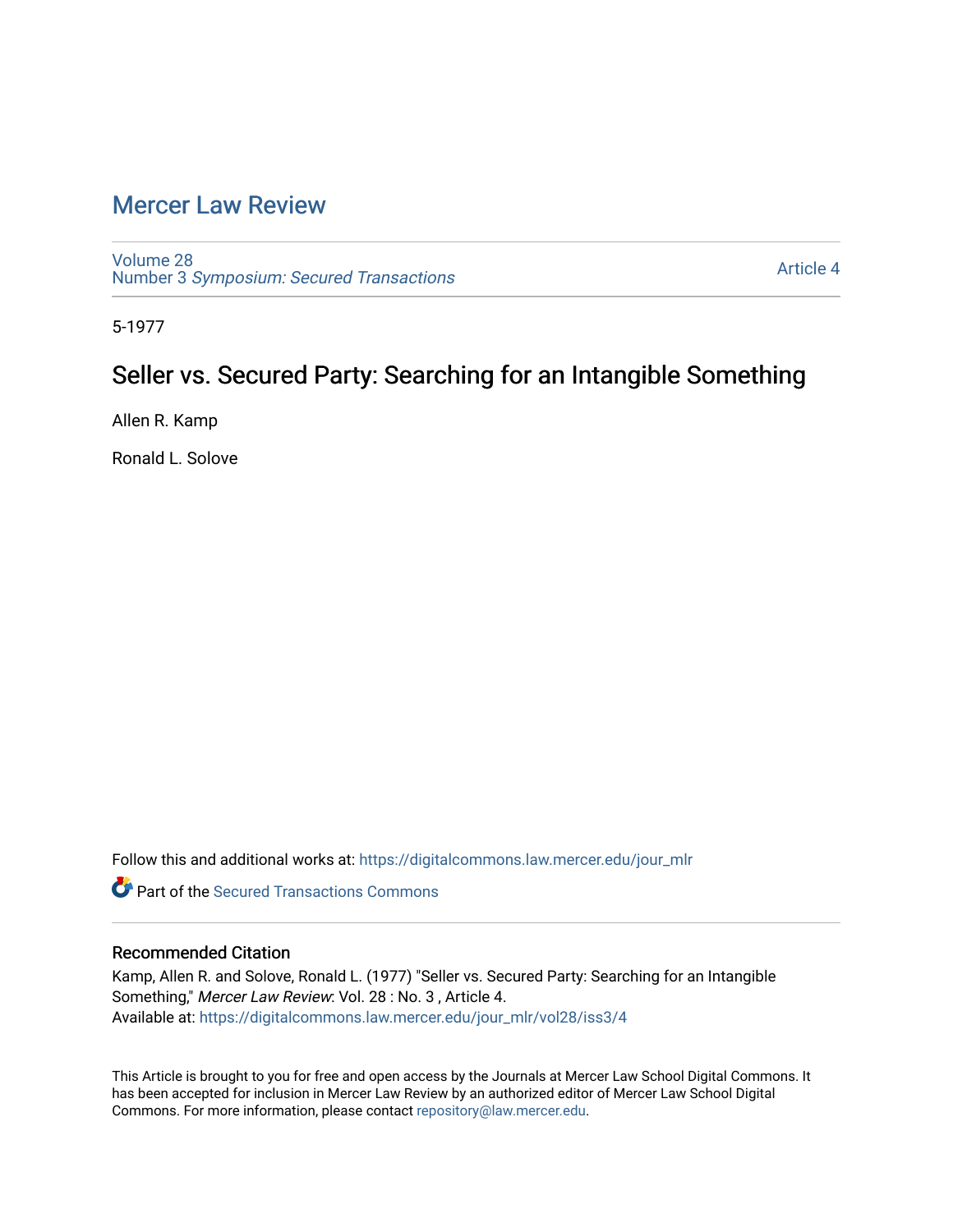# **Seller vs. Secured Party: Searching for an Intangible Something**

## **By Allen R. Kamp\* and Ronald L. Solove\*\***

This article will discuss the resolution of conflicting claims to goods between an unsecured seller of goods and a creditor of a buyer claiming under an after-acquired property clause. The problem is complicated **by** the lack of a coherent relationship among the rules of the Uniform Commercial Code' relevant to the problem. The **U.C.C.** has abandoned the concept of title in personal property,2 but has failed to replace the concept with a comprehensive system that can definitively and convincingly resolve controversies arising out of conflicting claims.

The conceptualizations of the law are slow in building. Once constructed through years, sometimes centuries, of gradual additions, deletions and refinements, they become grand and wondrous examples of the working of the human intellect. One word becomes capable of representing volumes of interrelated ideas, capable of "bringing forth systematic, managable relationships out of what would otherwise be a 'buzzing, blooming confusion.' **-3** Such a concept-word is "title." As applied to personal property, the word represents ideas, relationships, rights and duties developed over at least **600** years of English and American law.'

During this lengthy period of development, the concept "title to personal property" became filled to the brim with connotations, denotations and implications which increased its usefulness to the law and lawyers as means of expressing a construct of ideas and relationships. But this very breadth of meaning and use in general made the concept increasingly useless as a tool to solve the specific problems to which it was applied. It

3. W. **BISHIN** & **C. STONE,** LAW, **LANGUAGE AND** ETHics 186 (1972).

*4. See* definition of "title," OXFORD **ENGLISH DIcTIONARY.**

**<sup>\*</sup>** Assistant Professor of Law, Capital University Law School, Columbus, Ohio. University of California (A.B., 1964); University of California at Irvine (M.A., **1967);** University of Chicago **(J.D., 1969).**

**<sup>\*\*</sup>** Associate Professor of Law, Capital University Law School, Columbus, Ohio. The Ohio State University (B.S., **1967; J.D., 1970).** The authors express their appreciation to their research assistants Steven **D.** Lesser, Rebecca Haney and Steven **J.** Schiffman.

**<sup>1.</sup>** Unless otherwise stated, all citations will be to the **1972** Official Text of the Code. Citations are made to the **1972** Code for convenience only; no differences in effect result from the application of the **1972** version or the **1962** version of the **U.C.C.**

<sup>2.</sup> **U.C.C. §9-202** states: "Each provision of this Article with regard to rights, obligations and remedies applies whether title to collateral is in the secured party or in the debtor." See U.C.C. §2-401 and Helstand, *The Impact of the Uniform Commercial Code on Wisconsin Law,* 1964 Wis. L. REV. 355.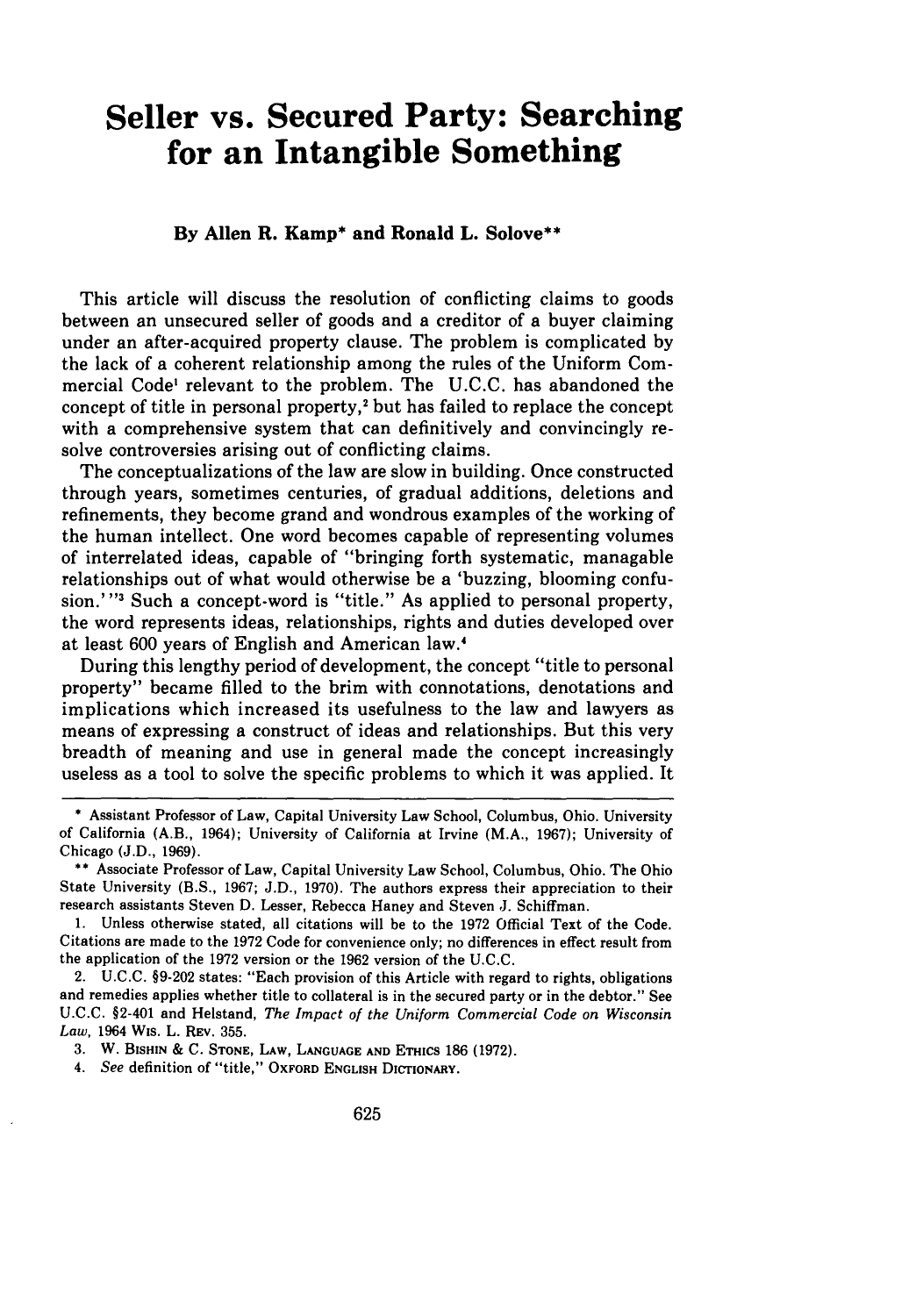is ironic that a concept, in becoming broad enough to be abstractly grand, became concretely endangered.

The drafters of the Uniform Commercial Code tucked "title to personal property" safely away in the museum reserved for retired legal concepts' and installed in its place a series of new words and phrases. Simple broad problems suitable for the application of broad concepts had been replaced, in the world of sales and security interests in personal property, by specific commercial problems with specific solutions. As the commercial economy grew, subdivided and specialized, the law grew, subdivided and specialized to deal with commercial reality. The concept "title to personal property" also needed to be subdivided and specialized along lines paralleling the use of the concept as applied to the specific situations it was required to serve.

The Uniform Commercial Code contains the results of the subdivision and reorganization of the central concept. The components of the concept make their appearance in a variety of Code sections, scattered throughout several articles, organized apparently to deal with specific commercial problems.<sup> $\epsilon$ </sup> The result, however, is less than satisfactory  $-$  particularly when these components are called upon to work together to fulfill the function of the parent concept, that of unifying and generalizing the problem of ownership of goods.

The coming-together of the functional components of the title concept is best examined in the situation presented by conflicting claims of ownership between the seller of goods and the buyer's financier, who claims an interest in those goods as a secured party. The U.C.C., by not setting out a comprehensive scheme of ownership in personal property, leaves questions presented by this prototype situation open to varying and contradictory solutions that impair the very uniformity the Code was designed to bring to commercial transactions.<sup>7</sup>

### I. THE CASES

Two recent decisions have treated the problem of priority between an

<sup>5.</sup> *See* Llewellyn, *Through Title to Contract and A Bit Beyond,* 15 N.Y.U. L.Q. 159, 170 (1938), and the discussion of Llewellyn's comments in the text accompanying note 89, *infra.*

<sup>6. &</sup>quot;Among provisions which specifically declare rights, obligations or remedies without reference to title but which, under pre-Code law, often could be determined only after it had been decided who had title are: (a) sections 402.509 and 402.510 stating which party bears the risk of loss under various circumstances; (b) section 402.501 stating who has an insurable interest in the goods; (c) section 402.709 stating when the seller is entitled to the price; and (d) section 402.716 stating when the buyer is entitled to possession of the goods." Helstand, *The Impact of the Uniform Commercial Code on Wisconsin Law, 1964 Wis. L. Rev. at 362.* 

<sup>7.</sup> U.C.C. §1-102 states:

<sup>(2)</sup> Underlying purpose and policies of this act are:

<sup>(</sup>a) to simplify, clarify and modernize the law governing commercial transactions;

<sup>(</sup>c) to make uniform the law among the various jurisdictions.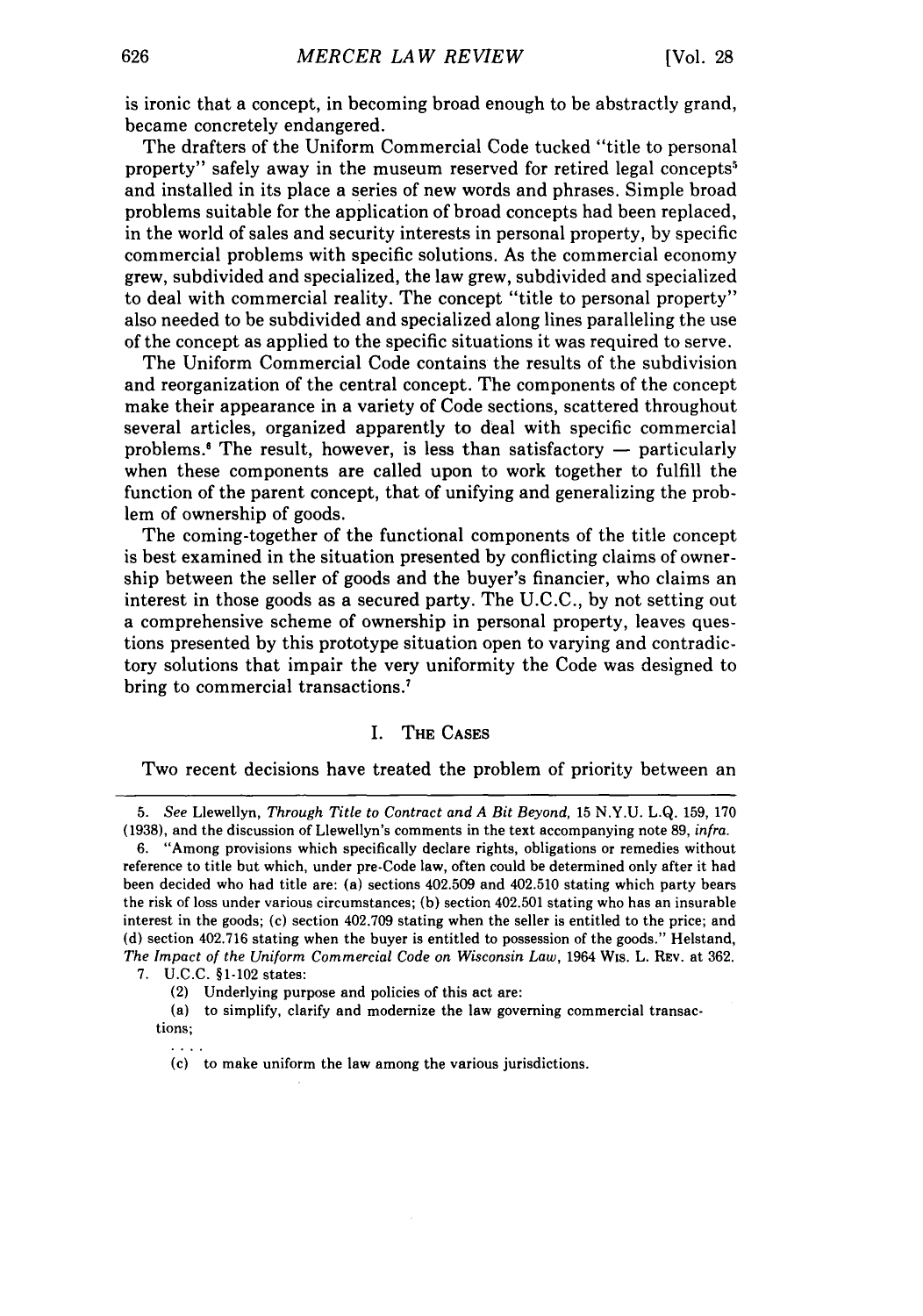unpaid seller in cash sale and a secured party with an after-acquired property clause: *In re Samuels & Co.8* and *International Harvester Credit Corp. v. American National Bank of Jacksonville.'*

#### *A. Samuels*

*Samuels* grew out of the bankruptcy of a meat-packing firm. The sale of the cattle to Samuels & Co. was pursuant to the Packers and Stockyards Act'" and U.S. Department of Agriculture regulations." The cattle were sold on a "grade and yield basis," which required that the cattle be slaughtered, chilled and graded before the purchase price was calculated and a check issued to the seller. Thus there was always a period of time between delivery and payment.

Samuels was financed by C.I.T. Corporation, which had a perfected security interest in all of Samuels' assets, including all after-acquired property. C.I.T. worked closely with the meat packer and knew that the packer would always have some cattle, alive or slaughtered, that it had not paid for.

From May 12 through May 23, 1969, the plaintiff sellers had delivered cattle to the packer, and checks were subsequently issued to them. On May 23, before these checks had been paid, C.I.T. refused to advance any more funds and Samuels filed bankruptcy. The plaintiff-sellers then filed a petition to reclaim the sold cattle or the proceeds. The bankruptcy referee found for the sellers, but the district court reversed.

A series of reversals followed, with each court coming to a different conclusion. The Fifth Circuit Court of Appeals,<sup>12</sup> reversing the district court, concluded that the Packers and Stockyards Act and the USDA regulations under that Act imposed a fiduciary duty on the buyer to account to the sellers for the proceeds. The Supreme Court reversed'" and held that the Act did not create such a fiduciary duty and that the case should be decided under the U.C.C. On remand, the Fifth Circuit, in an opinion by Judge Ingraham," again found for the cattle sellers and based its decision on the doctrine of "cash sale," which says that the seller does not part with ownership until paid. The seller has a right to reclaim under U.C.C. §2-702(2),<sup>15</sup> and the failure of the packer to acquire any rights in

**<sup>8.</sup>** *In re* Samuels **&** Co., **526 F.2d 1238** (5th Cir. **1976).**

**<sup>9.</sup>** International Harvester Cred. Corp. v. American Nat'l Bank, **296** So. **2d 32** (Fla. 1974).

**<sup>10.</sup>** Packers and Stockyards Act, 42 Stat. **159, 7 U.S.C.A. §§ 181-231** (1964).

**<sup>11. 9</sup>** C.F.R. pt. 201 **(1976).**

<sup>12.</sup> *In re* Samuels **&** Co., 483 **F.2d 557** (5th Cir. **1973).**

**<sup>13.</sup>** Mahon v. Stowers, 416 **U.S. 100** (1974).

<sup>14.</sup> *In re* Samuels **&** Co., **510 F.2d 139** (5th Cir. **1975).**

**<sup>15.</sup> U.C.C. §2-702(2)** states: "Where the seller discovers that the buyer has received goods on credit while insolvent he may reclaim the goods upon demand within ten days after the receipt, but if misrepresentation of solvency has been made to the particular seller in writing within three months before delivery the ten day limitation does not apply. Except as provided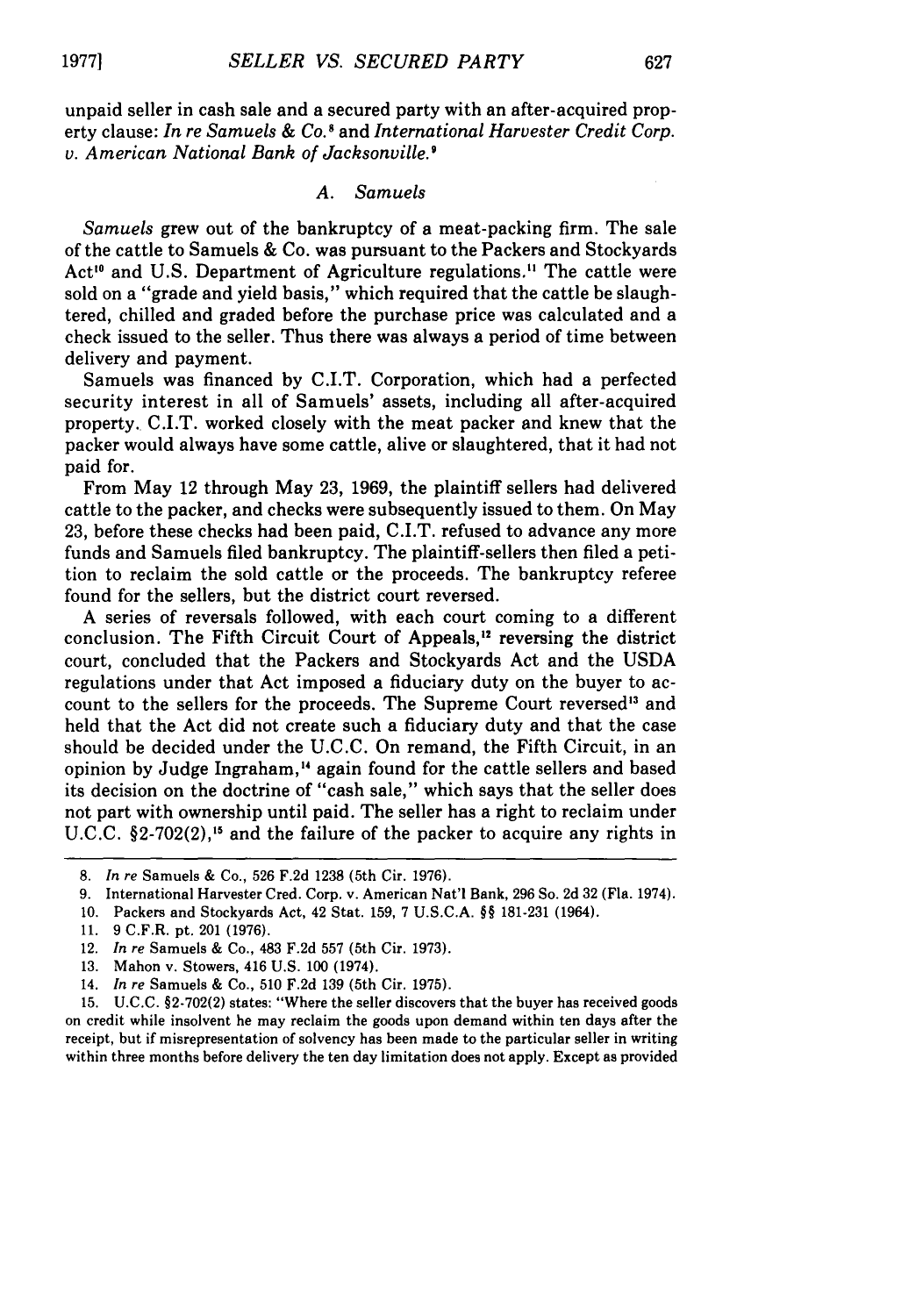the collateral prohibits the creditor's security interest from attaching. To further buttress its opinion, the majority ruled that the creditor was not a good-faith purchaser.

In a dissenting opinion, Judge Godbold argued in favor of the creditor C.I.T., in part characterizing C.I.T. as a good-faith purchaser for value from one with voidable title (Samuels).<sup>16</sup> Judge Godbold's opinion also rejected the cattle seller's rights under U.C.C. §2-702 and the use of the "cash sale" doctrine. Under article 9 of the U.C.C., he concluded, C.I.T. had a perfected security interest that had defeated the sellers interest. On petition for rehearing, the Fifth Circuit, sitting en banc, reversed the threejudge panel and adopted Judge Godbold's dissent as the decision of the court."7

### *B. International Harvester*

*International Harvester* dealt with a conflict between an installment seller of farm machinery and a secured party with an after-acquired property clause covering the debtor-buyer's property. The Florida Supreme Court ruled that the secured party had a valid interest in the farm machinery, but only to the extent of the buyer's equity therein. That portion not yet paid for belonged to the seller and, therefore, the security interest did not attach to it.<sup>18</sup> The court justified its decision on policy grounds: "Our viewpoint regarding a limitation [to the buyer's equity] of the security of the earlier creditor, allows a just result to such a creditor and yet is consistent with constitutional requirements as to the subsequent seller."<sup>19</sup>

### **I. TITLE IN PERSONAL** PROPERTY

*Samuels* and *International Harvester* are examples of how courts have misapplied the principles of Article **9** to revive common-law principles of title which were purportedly abolished by the drafters of the Code. What the Code failed to do was to replace title with a coherent, comprehensive system of its own that is capable of uniform application.

In order to understand the failings of the U.C.C. regarding a unitary theory of ownership in personal property, one must first examine what was

**19.** *Id.* at **35.**

in this subsection the seller may not base a right to reclaim goods on the buyer's fraudulent or innocent misrepresentation of solvency or of intent to pay."

<sup>16.</sup> *In re* Samuels & Co., 510 F.2d 139, 154 (5th Cir. 1975). (Godbold, J., dissenting).

<sup>17.</sup> *In re* Samuels & Co., 526 F.2d 1238 (5th Cir. 1976) (en banc). The Fifth Circuit did not write a new opinion in reversing Judge Ingraham's opinion, but merely reprinted Judge Godbold's dissent. The victory of the secured party has been revised by legislation with the amendment of Texas law to give a priority lien to the cattle sellers. Livestock-Purchase for Slaughter-Method and Time of Payment Act, ch. 276, 3 Tex. Sess. Laws [1975] (Vernon).

**<sup>18.</sup>** International Harvester Cred. Corp. v. American Nat'l Bank, 296 So. 2d 32 (Fla. 1974).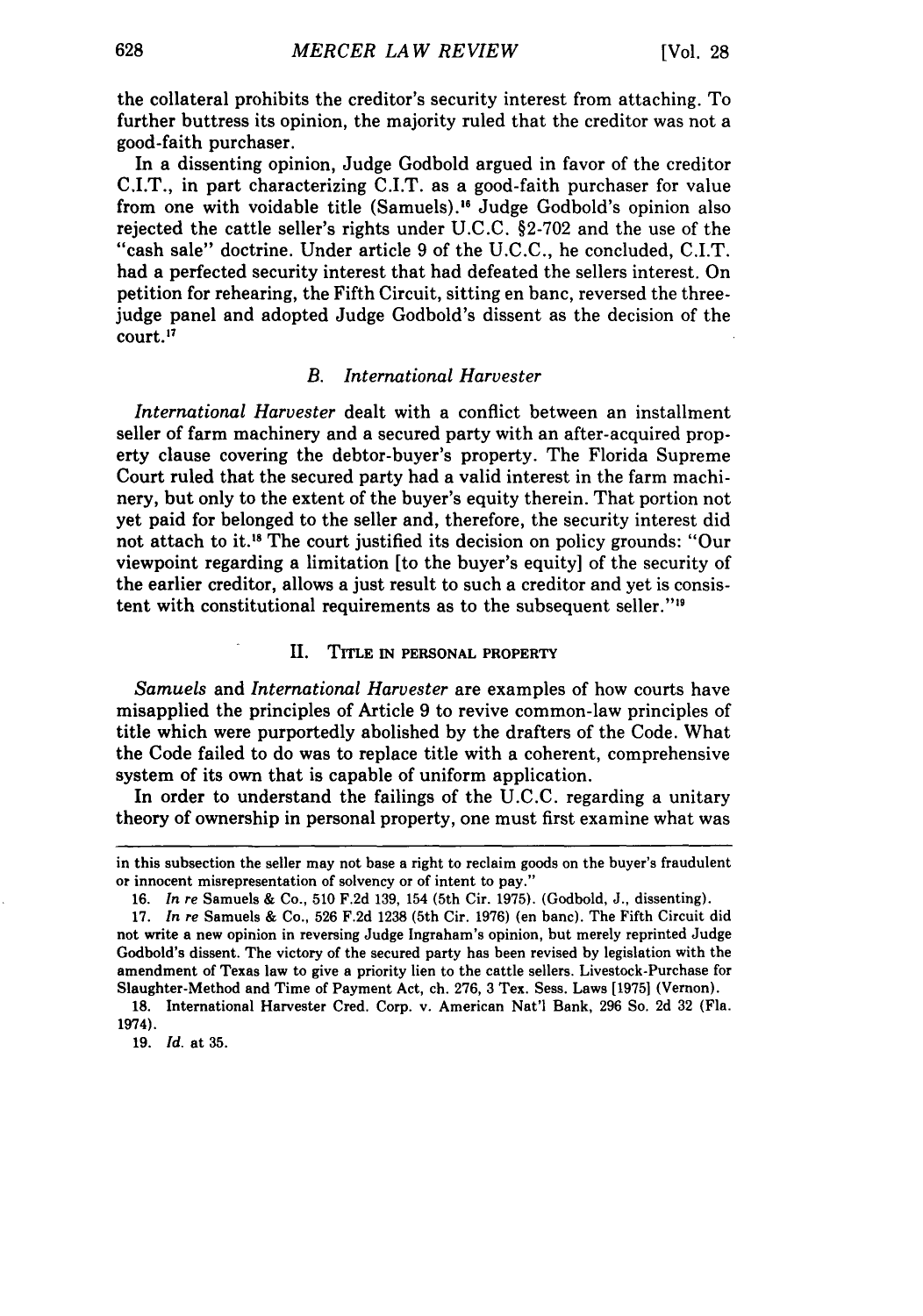destroyed **by** the abolition of the concept of title from the Code. Title was a unity, a coming-together of aspects relating primarily to possession of tangible things. In fact, possession is the root of Anglo-American concepts concerning ownership of personal property.<sup>20</sup> In its purest form, ownership is demonstrated by the capture of a wild animal; the beast, having never been property before, is completely owned by the hunter.<sup>2</sup>

Such a simple concept of ownership or title could serve only the most primitive society, and as society progressed, the ideas of transfer of ownership and division of ownership began to develop.<sup>22</sup> Transfer of ownership was, at first, concerned solely with transfer of possession, or seisin, a term applied to personal as well as real property.<sup>23</sup> Actual physical delivery, as well as the intention to change possession, was essential to a transfer of title.<sup>24</sup> Thus, it was impossible to give a gift of a chattel for an hour at common law, because once a change in possession was completed, it was effective to transfer all ownership.<sup>25</sup>

Separation of ownership from possession became possible as the law evolved, and the individual out of possession could claim a better right than the possessor. "Property" came to describe the relationship between two parties rather than a status against the world at large. The first addition to the concept of title beyond raw possession was the right to possession as against another, such as a bailee. The last development in filling out the attributes of title was the right of property-the right to do such things with one's chattels as one desires, including the right to sell, give, lease or bail the goods.<sup>26</sup>

To summarize, title to personal property was made up on possession, the right to possession and the right of property.<sup>27</sup> The concept-word "title" contained these elements, each of which had to be examined to locate the total ownership in the relevant goods.<sup>28</sup>

The conditional sale,<sup>29</sup> a common pre-Code security device, illustrates the work to which the concept of title was put prior to the adoption of the unitary security device of Article 9. The seller unwilling to depend solely upon the buyer's promise to guarantee payment for the goods, would give

27. *See* WEBSTER'S **THIRD NEW INTERNATIONAL DICTIONARY** (1964), defining "title."

**28.** Booknav v. Clark, **58** Neb. 610, 79 N.W. 159 (1899), stating that exclusive possession is presumptive evidence of ownership.

29. For discussion of the conditional sale, see J. WHITE & R. **SUMMERS, UNIFORM** COMMER-**CIAL CODE,** §22-1 at 755 (1972).

**19771**

<sup>20.</sup> For a discussion of the early common-law battle between seisin and possession of chattels and its common-law meaning, see Maitland, *The Seisin of Chattels,* 1 LAW Q. REv. 324 (1885).

<sup>21.</sup> W. WALSH, A HISTORY **OF** ANGLO-AMERICAN **LAW** 58 (2d ed. 1932).

<sup>22.</sup> Cochrane v. Moore, [1890] Q.B. 57 (C.A.).

<sup>23.</sup> See Maitland, *supra* note 20.

<sup>24.</sup> Cochrane v. Moore, [18901 Q.B. 57 (C.A.).

**<sup>25.</sup> BAKER, AN INTRODUCTION** To **ENGLISH LEGAL HISTORY 208 (1971).**

<sup>26.</sup> *Id. See also* "The Frances," 12 U.S. (8 Cranch) **358** (1814).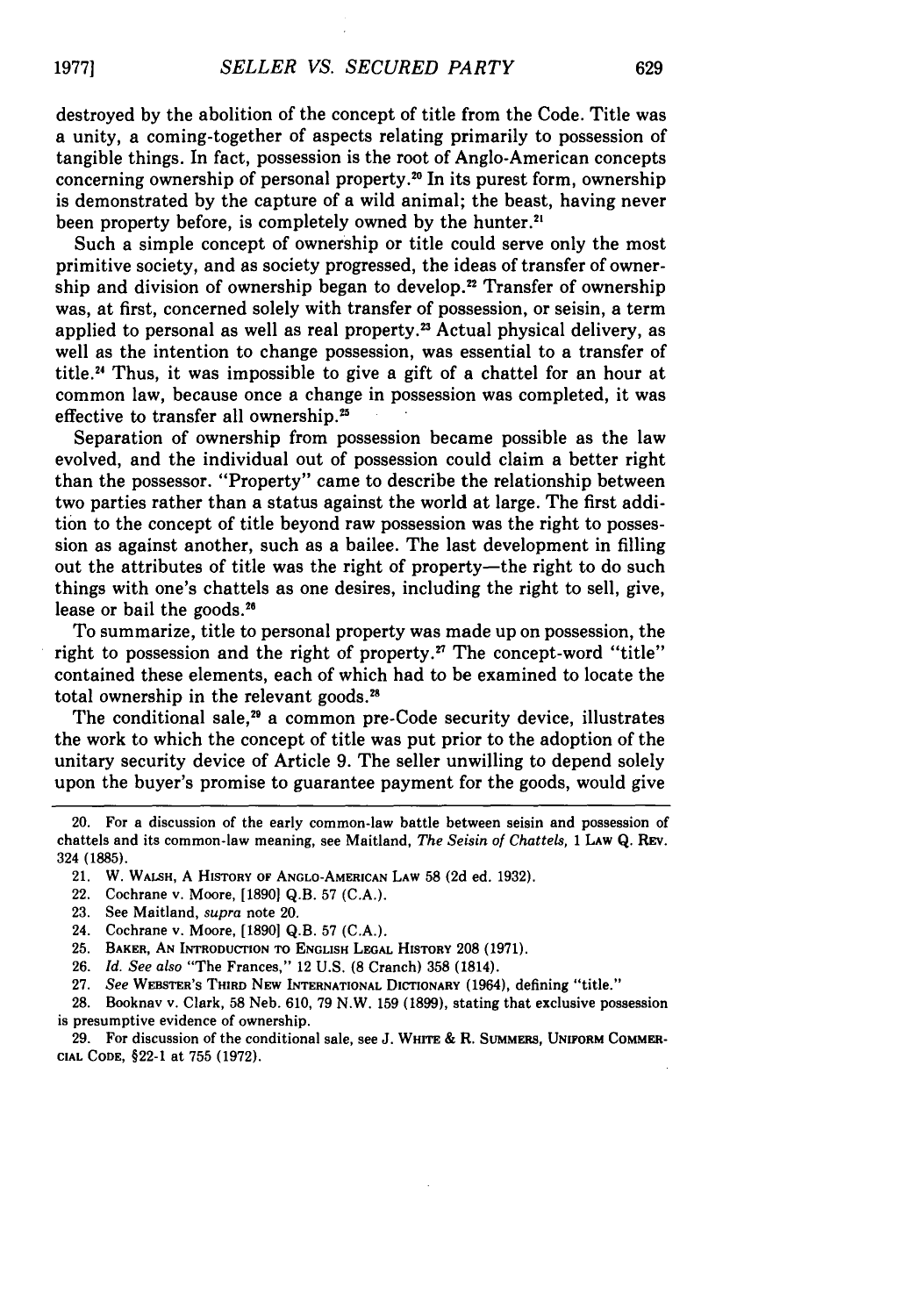up *possession* while maintaining the *right to possession* until the price was paid in full. The result was a splitting of the right of property between buver and seller.<sup>30</sup> Courts recognized the usefulness of this device and effectuated it by stating that "title" remained in the seller.<sup>31</sup> The retention of the right to possession of property overcame the fact that seller no longer had either actual possession of the goods or very many, if any, of the rights of property.

The first indicator of ownership, possession, was no longer controlling. Instead, possession raised merely a presumption of ownership, rebuttable by a demonstration that another, the seller, intended to retain the *right* to possession.<sup>32</sup> It is evident in problems involving location of title that mere naked possession becomes secondary to the right to possession. Under the Code, title and the necessity of inquiring into intent is replaced by such legal devices as the unitary security interest,<sup>33</sup> the system of priorities,<sup>34</sup> the right to repossess,<sup>35</sup> the system of risk of loss,<sup>36</sup> and the special property interest.37

#### **m.** RIGHTs **IN THE COLLATERAL**

The Code, instead of permitting the seller to retain what at common law was title, limits the seller to retention of a security interest,<sup>38</sup> "which is not enforceable against the debtor or third parties with respect to the collateral and does not attach unless . . . the debtor has rights in the collateral."<sup>39</sup> It is this new concept, "rights in the collateral," which is at the heart of the Code system, and requires the most definitive understanding if the

35. U.C.C. §9-503.

36. *See* U.C.C. §§2-509 and 2-510.

**39. U.C.C.** §9-203(1)(c).

**<sup>30.</sup>** *See* North Idaho Grain Co. v. Callison, **83** Wash. 212, 145 P. **232 (1915).**

**<sup>31.</sup>** *Id.* at **-, 145 P.** at **235.**

**<sup>32.</sup>** Title to property is presumed from possession absent the showing of intent to the contrary. Smith v. Downing, **6 Ind.** 374 **(1855);** Dunlap v. Savage, **196 Ill. App. 378 (1915);** Carr v. King **&** Tomlinson, 184 Iowa 734, **169** N.W. **133 (1918).**

**<sup>33.</sup>** The comments to **U.C.C. §9-101** state: "This Article sets out a comprehensive scheme for the regulation of security interests in personal property and fixtures. It supersedes prior legislation dealing with such security devices as chattel mortgages, conditional sales, trust receipts, factor's liens and assignments of accounts receivable."

<sup>34.</sup> *See* U.C.C. Article 9, pt. 3.

**<sup>37.</sup> U.C.C. §2-501(1).**

<sup>38.</sup> U.C.C. §2-401. Before the 1956 version, the Code limited the seller's retention of title to a security interest after identification of the goods to the contract. This was changed because of criticisms of the New York Law Revision Commission. If it had been retained, the seller would have had a perfected security agreement by virture of possession. Because it would be a purchase-money security interest, it would have priority over a security interest in inventory. U.C.C. §9-314(4). But if a creditor had lent money specifically for a down payment, both purchase-money interests could attach at the same time. **A** similar simultaneous perfection happened in Framingham **UAW** Cred. Union, Inc. v. Dick Russell Pontiac, Inc., 41 Mass. App. 146, 7 U.C.C. Rep. Serv. 252 (1969).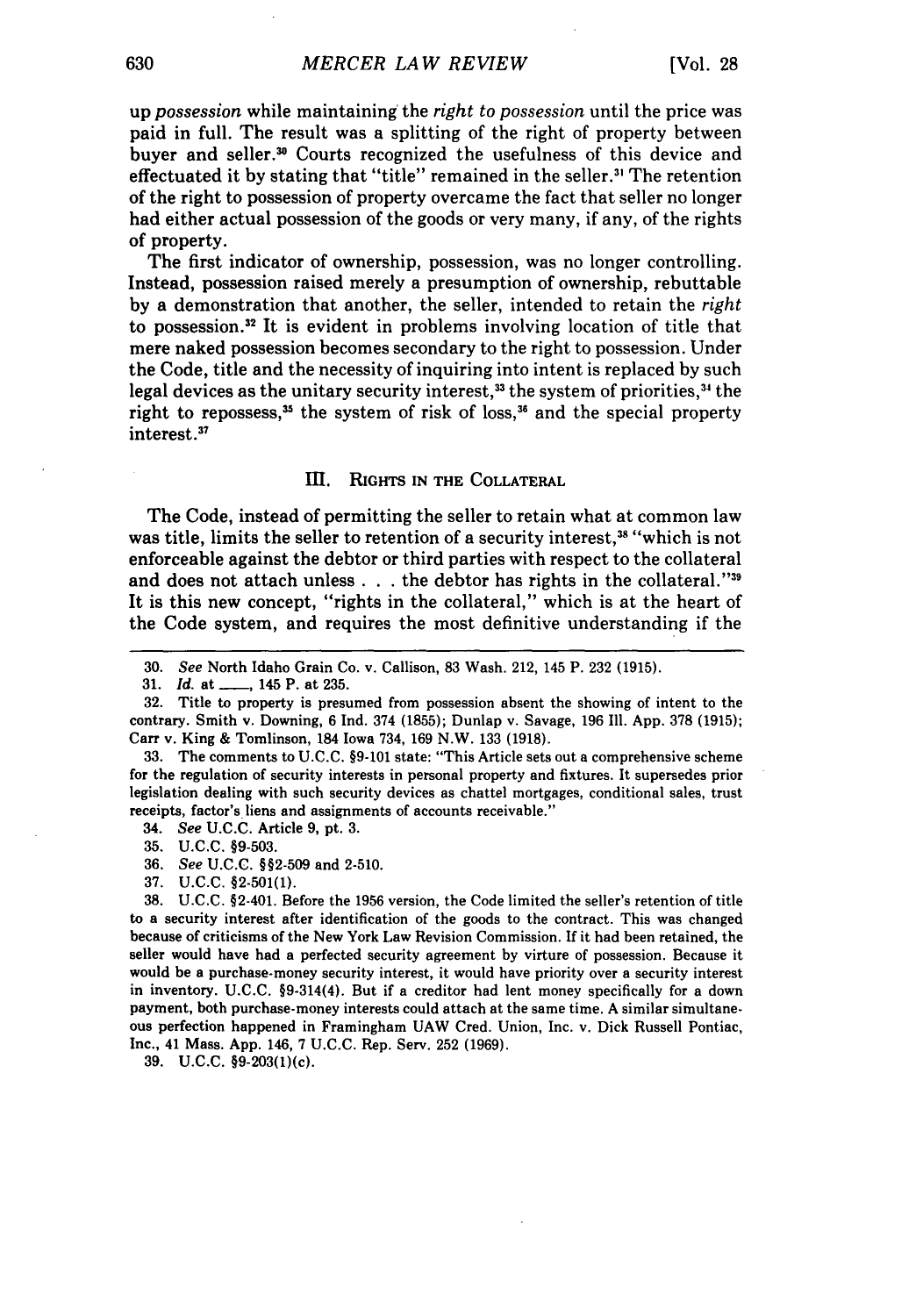interest of predictability and uniformity are to be served. However, since the concept is undefined in the Code and "best left to the courts,"<sup>40</sup> it is not surprising that the types of inquiries and resolutions the court have developed resemble the same inquiries and resolutions made under the "intent title" scheme of the common law.

The use of the phrase "rights in the collateral" as a necessary condition to attachment avoids the use of "title," but little else.<sup>41</sup> The debtor can grant a security interest without having legal title to the collateral.<sup>42</sup> Analysis of the case law construing what is "rights in the collateral" demonstrates that the Code's goal "to simplify, clarify, and modernize the law governing commercial transactions" has not been realized.

The courts have interpreted "rights in the collateral" in various ways. The cases may be classified by two recurring situations, both centering upon who has possession of the goods. In the first, the buyer has possession; in the second, possession is in either the seller or some third party.

It has been held that where the goods are in possession of the buyer during negotiations for sale to him, he has no rights in the collateral to which a security interest could attach.'3 In *Cain v. Country Club Delicatessen,"* the court determined that the debtor had no rights in the goods before the signing of a contract for sale, and therefore the goods were not collateral to which a security interest could attach. Thus, the debtor did not have possession of "collateral" until the contract was signed. The question presented in cases such as these is at what time did the debtor receive possession of the collateral and thereby start the ten-day period for filing a purchase-money security interest.<sup>45</sup>

One commentator points out the tautology here:

One difficulty with this problem is that the Code uses the phrase "rights in the collateral," rather than rights in some property. The Code phrase is somewhat tautological, if by "collateral" one means "property subject to a security interest  $[\$9-105(1)(c)]$ ." If the property is "collateral" it must be subject to a security interest-and whether it is or [is] not so subject is the question we are attempting to answer.<sup>46</sup>

The court's holding in *Cain* that possession alone does not equal "rights in the collateral" is contradicted by *Fuentes v. Shevin'7* and *North Georgia*

- 44. 25 Conn. Supp. **327, 203 A.2d** 441 (1964).
- 45. *Id. See* also **U.C.C.** §9-312(4).
- 46. **1 BENDER'S U.C.C.** SERV. §4.06 **(1976).**
- 47. 407 **U.S. 67 (1972).**

<sup>40. &</sup>quot;Reasons for 1972 change," **UNIFORM COMMERCIAL CODE (1972).**

<sup>41. 1</sup> **G. GILMORE,** SECURITY **INTERESTS IN PERSONAL PROPERTY** §11.5 **(1965)** [hereinafter cited as **GILMORE].**

<sup>42.</sup> *Id.*

<sup>43.</sup> Brodie Hotel Supply, Inc. v. United States, 431 **F.2d 1316** (9th Cir. **1970);** *In re* Board of Trustees of Sanitary Hosp. Ass'n, 49 Mich. **App. 106,** 211 N.W. **2d 61 (1973);** Cain v. Country Club Delicatessen, **25** Conn. Supp. **327, 203 A.2d** 441 (1964).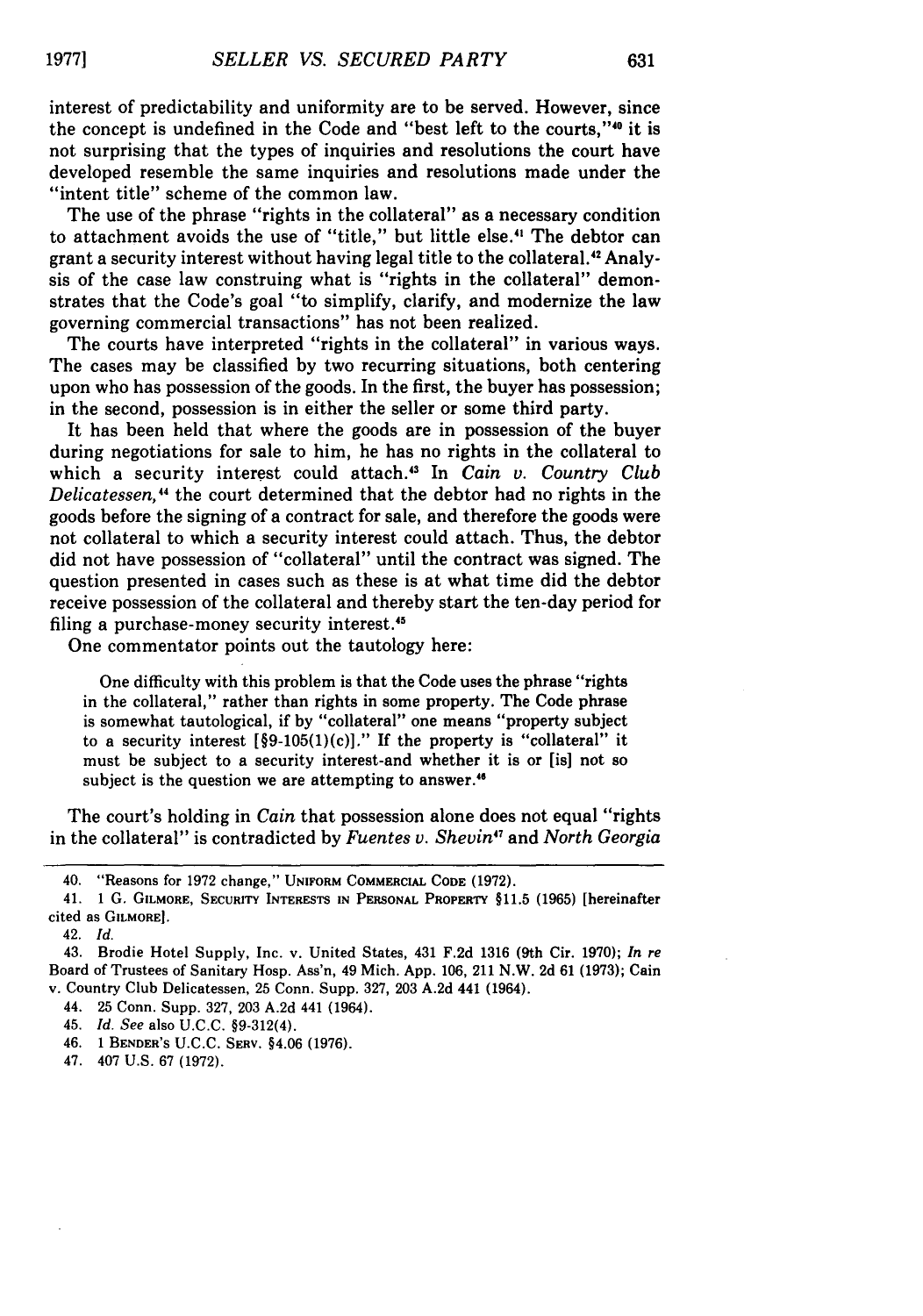*Finishing, Inc. v. Di-Chem, Inc.,*<sup>48</sup> which hold that possession is a constitutionally protected right. If possession alone cannot be taken away without due process, it would seem that the one possessing an item would have rights in the collateral in a constitutional sense, if not under the U.C.C. The no-rights-in-the-collateral cases—even when the debtor is in physical possession-do not express the only view held by the courts. One case has held that in a bailee situation where the true owner was estopped to deny the bailee's title, the bailee had rights in the collateral."9 However, when there are no elements of estoppel, a bailee does not have those rights in the collateral necessary for a security interest to attach.<sup>50</sup>

Both *Samuels* and *International Harvester* concerned situations in which items allegedly subject to a security interest were in the possession of a buyer under a contract of sale. The courts have generally held that a buyer has rights in the collateral in this situation,<sup>51</sup> but four cases, including *International Harvester*, have held otherwise.<sup>52</sup>

If the seller installed the goods held by the buyer, the courts are split over whether the time to perfect a purchase money security interest dates from the time of possession or from the time of completion of the installation. The courts use a *Cain-type* analysis in ruling that the debtor does not possess collateral until he has rights in it.<sup>53</sup>

Physical possession alone does not determine who has rights in the collateral; instead, the courts focus on an interest akin to the common-law rights in the property. When the debtor has relinquished physical possession to a field warehouse, the debtor is held to have retained sufficient rights to which a security interest might attach.<sup>54</sup>

The rights retained **by** the bailor in a bailment situation are similar to the field warehouse situation. The bailor retains all rights to the property and only parts with a "possessory interest for a limited purpose to the

**52.** International Harvester Cred. Corp. v. American Nat'l Bank, **296** So.2d **32** (Fla. 1974); Gicinto **v.** Credit Thrift of America, No. **3,** Inc., **219** Kan. **766,** 549 **P.2d 870 (1976);** Lonoke Prod. Cred. Ass'n. **v.** Bohannon, **238** Ark. **206, 379 S.W.2d 17** (1964); Zions First Nat'l Bank **v.** First Sec. Bank, **N.A.,** 534 **P.2d 900** (Utah **1975).**

**53.** *In re* Automated Bookbinding, 471 **F.2d** 546 (4th Cir. **1972)** (date of possession); *In re* Ultraprecision Indus., Inc., **503 F.2d** 414 (9th Cir. 1974) (date of completion).

**54.** Douglas-Guardian Whse. Corp. v. Esslair Endsley Co., **10 U.C.C. REP.** Saiv. **<sup>176</sup>** (W.D. Mich. **1971).**

<sup>48. 419</sup> **U.S. 601 (1975).**

<sup>49.</sup> Avco Delta Corp. Can. v. United States, 459 **F.2d** 436 (7th **Cir. 1972).**

**<sup>50.</sup>** Chrysler Corp. **v.** Adamatic, Inc., **59** Wis. **2d 219, 208 N.W.2d 97 (1973).**

<sup>51.</sup> Evans Prods. Co. v. Jorgenson, 245 Ore. 362, 421 P.2d 978 (1966); First Nat'l Bank v.<br>Smoker, 286 N.E.2d 203 (Ind. Ct. App. 1972); Galleon Indus., Inc. v. Lewyn Mach. Co., 50 Ala. **App. 334, 279** So. **2d 137 (1973);** Guy Martin Buick, Inc. v. Colorado Springs Nat'l Bank, **32 Colo. App. 235, 511 P.2d 912 (1973),** *aff'd,* 184 **Colo. 166, 519 P.2d** 354 (1974); Herington Livestock Auction Co. v. Vershoor, 179 N.W.2d 491 (Iowa, 1970); James Talcott, Inc. v.<br>Franklin Nat'l Bank, 292 Minn. 277, 194 N.W.2d 775 (1972); North Platte State Bank v.<br>Production Cred. Ass'n, 189 Neb. 44, 200 N.W.2d 1 **505 F.2d** 1064 (10th Cir. 1974).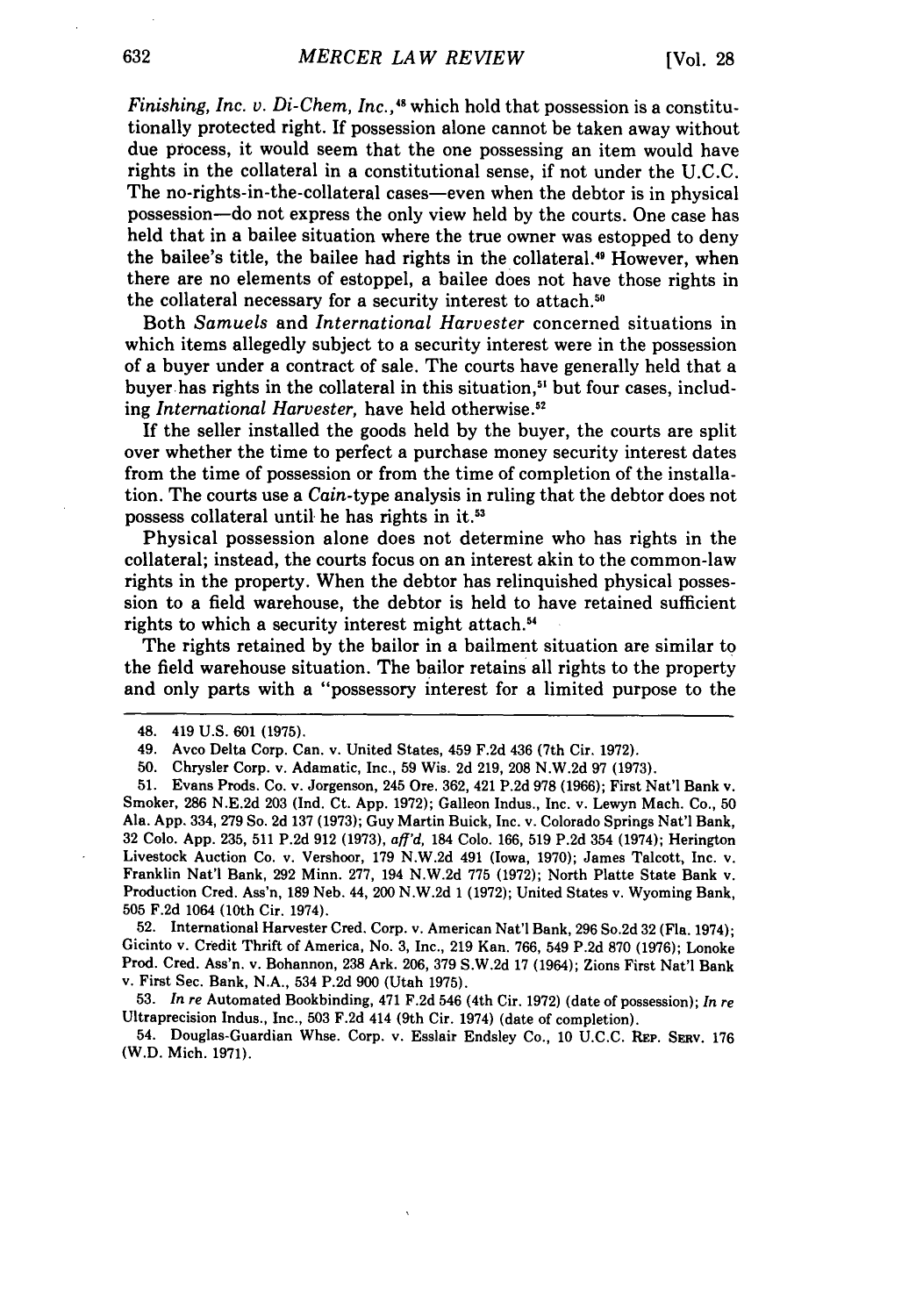bailee."<sup>55</sup> Thus the debtor still has "legal," though not physical, possession of the property and retains rights in the collateral to which a security interest could attach; the bailee has no such right.<sup>56</sup>

The court in *In re Pelletier*,<sup>57</sup> determining the validity of a filing, had to decide where the debtor lived when the security interest attached.The court said that the gravamen of the problem was determining when the debtor had rights in the collateral. The answer was found in Article 2. It was determined that the debtor had rights at the time of the signing of the contract for purchase by the buyer-debtor because of the various rights given the buyer at that time. A review of these holdings and other similar cases<sup>58</sup> hardly clarifies the law governing commercial transactions. Analysis shows that rights in the collateral may be nothing more than the courts' saying, "We know rights in the collateral when we see it." $59$ 

Once the debtor is found to have rights in the collateral, the question arises as to what rights of the debtor the secured party's interest attaches. Does the secured party's interest attach only to those rights that the debtor has or to an interest in all property in the goods in question? *International Harvester* held that although there was an attachment, the security interest attached only to the debtor's equity (that portion he had paid for) and not to all of the property rights in the collateral.<sup>60</sup> In so doing, the court in *International Harvester* resorted to the pre-Code common law, which held that a seller relinquishes his title to property only to the extent that the buyer has paid for it.<sup>61</sup> Under such a rule, the debtor had rights in the collateral equal only to his equity, and could convey only those rights to a secured party. Judge Godbold's opinion in *Samuels* holds to the contrary in that the buyer, once he has rights in the collateral, can convey all the property interest, not just his equity, to the secured party. $62$ 

58. Other situations:

If goods are placed for sale with the debtor, the courts have split. *See, e.g.,* Sussen Rubber Co. v. Hertz, 19 Ohio App. 2d 1, 249 N.E.2d 45 (1969) (debtor has rights); *contra,* Texas State Bank v. Foremost Ins. Co., 447 S.W.2d 652 (Ct. Civ. App. Tex. 1972), Lonoke Prod. Cred. Ass'n v. Bohannon, 238 Ark. 208, 379 S.W.2d 17 (1964). The 1972 version of U.C.C. §9-114 provides that a consignor's interest is subordinate to that of an inventory secured party if he does not file and give notification to the secured party.

The following cases have construed "rights:" L & Y Co. v. Asch. 267 Md. 251, 297 A.2d **285 (1972)** ruled invalid a chattel mortgage executed after the debtor had granted a deed of trust, the debtor had no interest to convey to the secured party. Swift & Co. v. Jamestown Nat'l Bank, 426 F.2d 1099 (8th Cir. 1970), concluded that an agent who buys goods for his principal cannot convey a security interest in the goods.

59. **Cf.** Jacobellis v. Ohio, 378 U.S. 184 (1964). Note also the similarity to the question of intention.

60. International Harvester Cred. Corp. v. American Nat'l Bank, 296 So. 2d 32 (Fla. 1974).

61. See Recent Cases, 26 **CASE** W. RES. L. REv. 708 (1976).

62. 526 F.2d 1238 (5th Cir. 1976) (en banc).

<sup>55.</sup> Chrysler Corp. v. Adamatic, Inc., 59 Wis. 2d 219, **-** , 208 N.W.2d 97, 105 (1973). 56. *Id.*

<sup>57. 5</sup> U.C.C. REP. SERV. 327 (Ref. Bkcy. D. Me. 1968).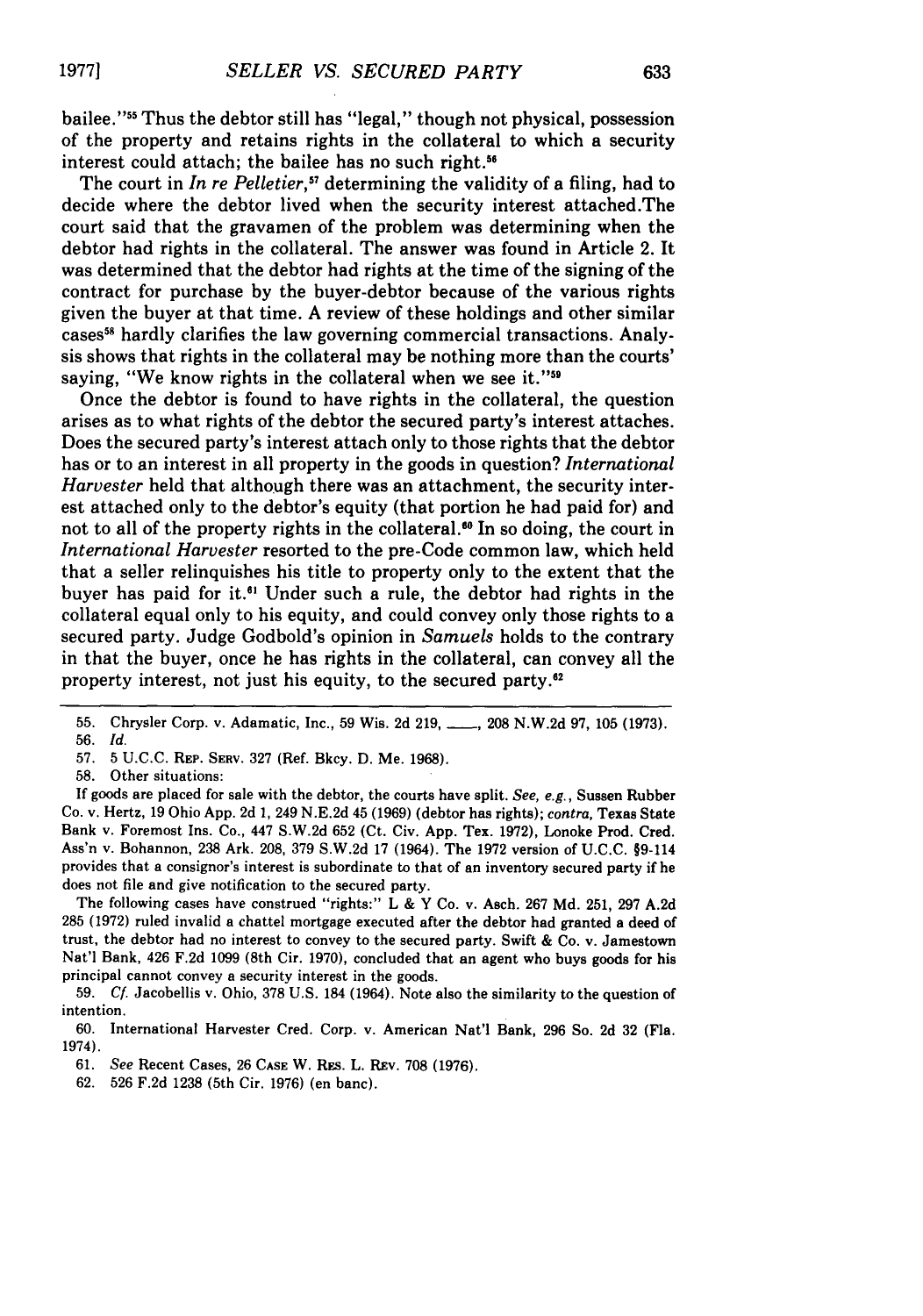### IV. **VOIDABLE TITLE UNDER THE U.C.C.**

The extent of Samuel's rights in the cattle could easily have been determined under **U.C.C.** §2-401, which permits a seller to retain only a security interest in goods delivered.63 **If** the seller could retain a security interest, then the debtor had to have, **by** implication, all the other rights in the collateral." This may be convoluted logic, but perhaps it is simpler than Judge Godbold's voidable-title analysis **by** way of §2-403.

Judge Godbold determined that the voidable-title rules of the Code provided the answer. His opinion relies on §2-403(1), which states that one with a voidable title can pass good title to a good-faith purchaser for value. Since a secured party is a purchaser and since a pre-existing claim is value, a secured party with an after-acquired-property clause gets good title. This analysis, although applied in several other cases,<sup>65</sup> is faulty in several respects.

Historically, the voidable-title concept grew up as a relaxation of the stricter common law. "The initial common-law position was that equities of ownership are to be protected at all costs: an owner may never be deprived of his property rights without his consent."6 This position required that one had either good or void title: One with good title could convey good title; one with void title, nothing. The voidable-title rule provided an escape from the problems caused **by** this strict dichotomy: "[Ilf *B* gets possession of A's goods by fraud, even though he has no rights versus *A*, he may transfer good title to a good faith purchaser."<sup>67</sup>

The use of the voidable-title concept to decide the outcome of the war between the seller and the buyer's creditor leads to problems. The U.C.C. rejects title as an analytical tool. Part 2-400 was not intended to be the logical foundation for the ability of the party secured by after-acquired property to take prior to the seller, but rather to answer any questions left over.6 This intention to relegate "title" to the museum reserved for retired

**<sup>63.</sup>** See note 38, supra.

<sup>64.</sup> Evans Prods. Co. v. Jorgenson, 245 Ore. 362, 421 P2d 978 (1966).

<sup>65.</sup> First Citizen's Bank & Trust Co. v. Academic Archives, Inc., 10 N.C. App. 619, 179 S.E.2d 850 (1971); Jordan v. Butler, 182 Neb. 626, 156 N.W.2d 778 (1968); Swets Motor Sales, Inc. v. Pruisner, 236 N.W.2d 299 (Iowa 1975).

<sup>66.</sup> Gilmore, *The Commercial Doctrine of Good Faith Purchaser,* 63 Yale L.J. 1057 (1954). 67. *Id.*

**<sup>68.</sup>** U.C.C. §2-401 comment 1 states: "This Article deals with the issues between seller and buyer in terms of step by step performance or non-performance under the contract for sale and not in terms of whether or not 'title' to the goods has passed. That the rules of this section in no way alter the rights of either the buyer, seller or third parties declared elsewhere in the Article is made clear by the preamble of this section. This section, however, in no way intends to indicate which line of interpretation should be followed in cases where the applicability of 'public' regulations depends upon a 'sale' or upon location of 'title' without further definition. The basic policy of this Article that known purpose and reason should govern interpretation cannot extend beyond the scope of its own provisions. It is therefore necessary to state what a 'sale' is and when title passes under this Article in case the courts deem any public regulation to incorporate the defined term of the 'private' law."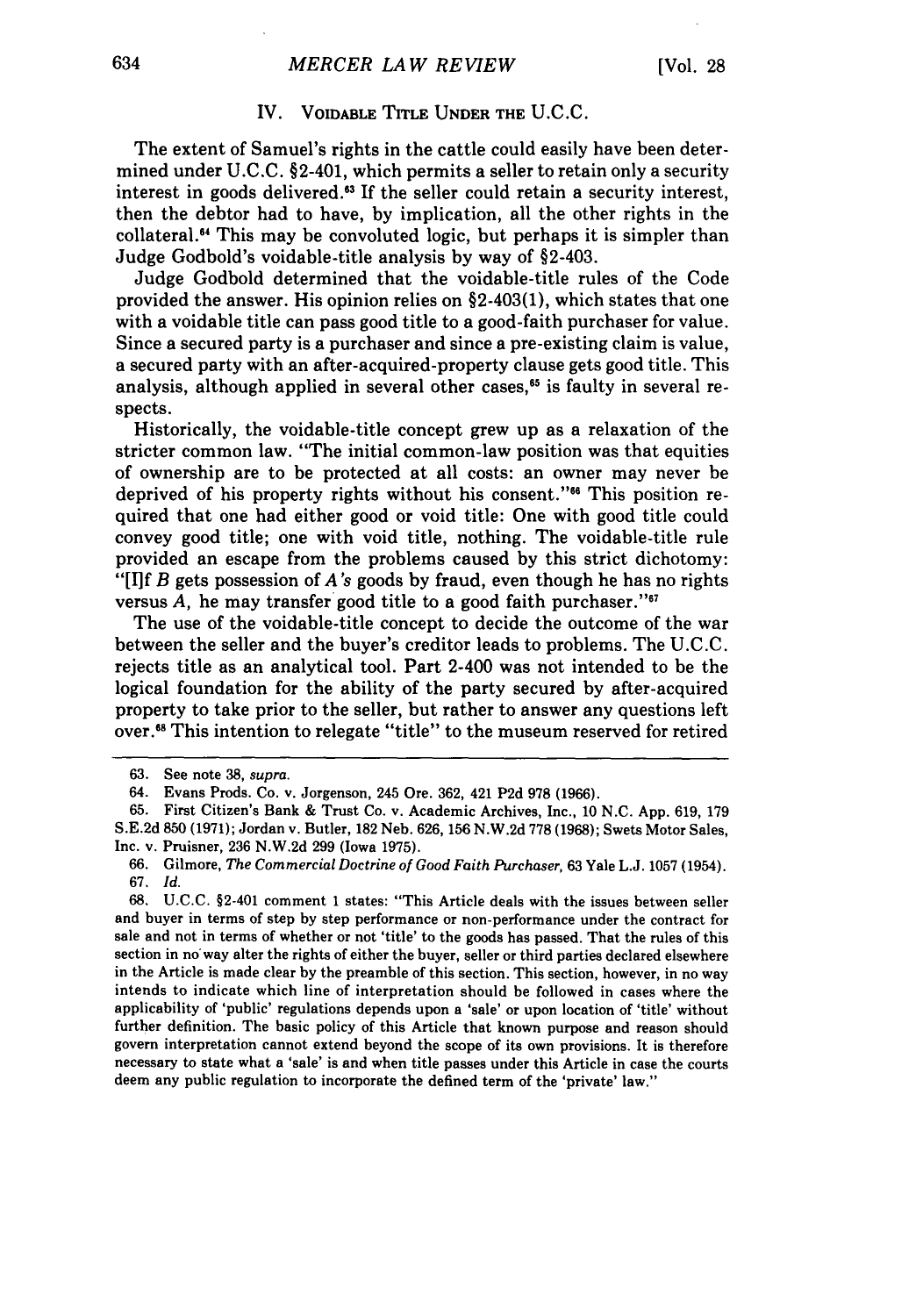legal concepts was manifested as early as 1938 **by** Karl Llewellyn: "I do not suggest the elimination of the Title concept. It has its uses. But it should be made to serve merely as the general residuary clause. It should not give forth the norm for decision."<sup>89</sup> Judge Godbold's opinion, which makes title "the norm for decision," is contrary to the intention of the Code's chief drafter.

The drafting history of the Code shows that §2-403, the voidable-title section, was not part of the 1950 Code, but was added in 1951.<sup>70</sup> There is no indication in the comments that the drafters thought they were answering the key question of priorities between the seller and the secured party. Basing an analysis on "voidable title" is at best treacherous. Undefined in the Code, the term has never had a clear meaning. Gilmore says that the concept was and is "a vague idea, never defined and perhaps incapable of definition."<sup>71</sup>

Even if the concept of voidable title is an acceptable basis for decision, the required finding that the secured party is a "good faith purchaser for value" stretches the doctrine of good-faith purchaser almost beyond recognition. The concept of the good-faith purchaser has as its purpose the protection of a buyer of goods who has no knowledge that the seller obtained the goods from the original owner by trick or fraud or without paying for them.<sup>7</sup>

Judge Godbold's opinion stretches the concept far beyond its intended purpose by affording protection to a secured party with an after-acquired property clause even though that party had knowledge the debtor-buyer obtained the collateral without paying for it. Moreover, there is no estoppel arising from the buyer's possession of the property. The secured party gave value to the buyer before the buyer took delivery of the collateral; perhaps even before it existed. Although a tracing of the Code definitions leads to Judge Godbold's conclusion, his application of voidable title is outside its traditional use and justification.<sup>73</sup>

# V. **"CASH SALE" AND "VOIDABLE TITLE"**

While Judge Godbold based his opinion on the doctrine of voidable title, Judge Ingraham's opinion was based on the common-law doctrine of "cash sale."<sup>74</sup> U.C.C.  $$2-403(1)(c)$  purports to abolish the doctrine of the cash

<sup>69.</sup> Llewellyn, *Through Title to Contract and a Bit Beyond,* 15 N.Y.U. **L.Q.** 159, 170 (1938).

<sup>70.</sup> The 1950 version of U.C.C. §2-403(1) stated: **"A** purchaser of goods acquires all title which his tranferor has or has power to transfer but a purchaser of a limited interest acquires rights only to the extent of the interest purchased and as between the parties any purchase is subject to its own terms."

<sup>71.</sup> Gilmore, *Commercial Doctrine of the Good Faith Purchaser,* 63 **YALE L.J.** 1057 (1954). 72. *Id.*

<sup>73.</sup> See note 27, *supra.*

<sup>74.</sup> *In re* Samuels & Co., 510 F.2d 139 (5th Cir. 1975).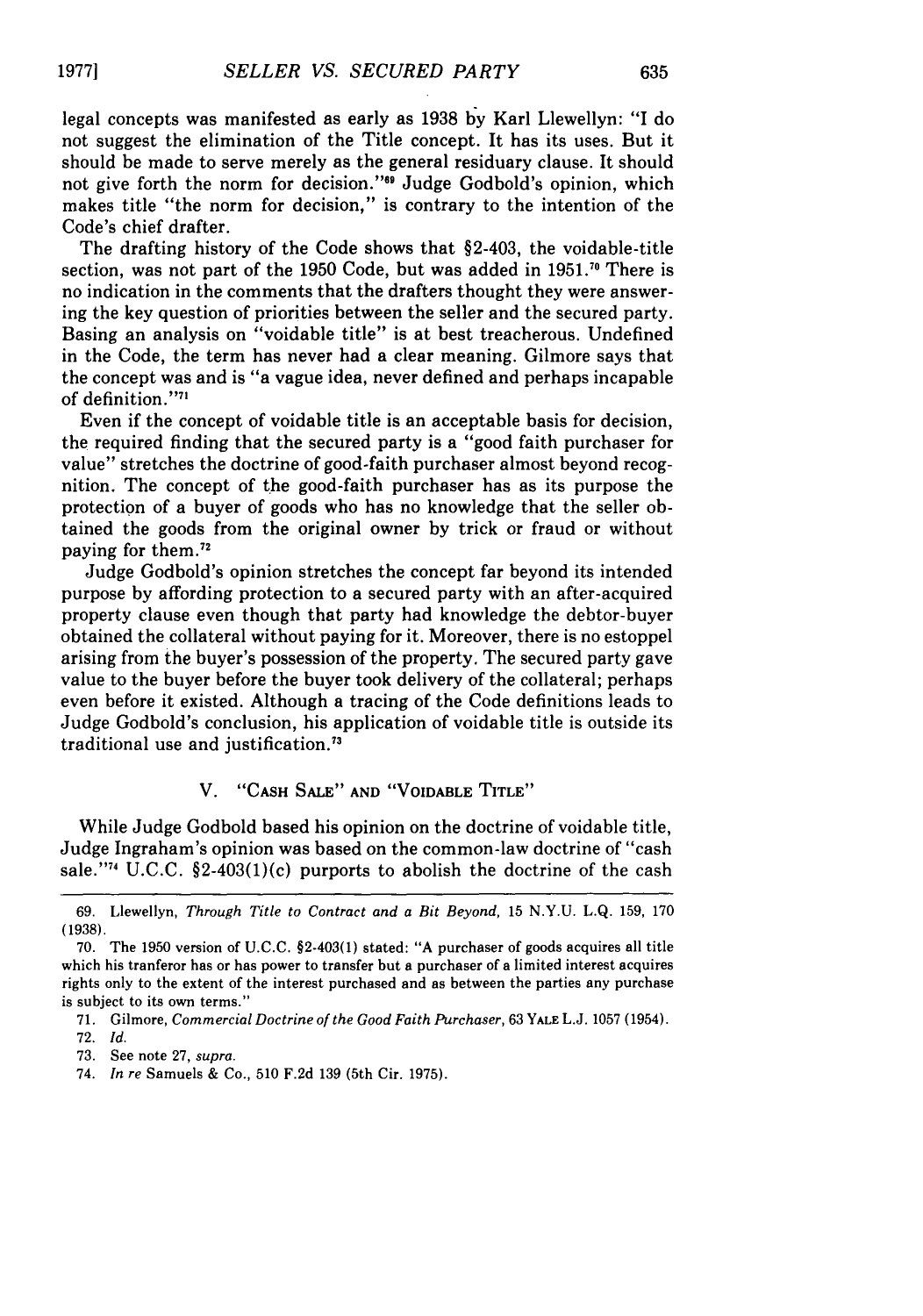sale: "When goods have been delivered under a transaction of purchase the purchaser has such power [to transfer a good title to a good-faith purchaser for value] even though **. . .** it was agreed that the transaction was to be 'cash sale'." This doctrine held that the seller had a paramount interest in the goods upon a check's dishonor because the check was the equivalent of cash. The extent of the doctrine in the common law has been debated. Gilmore says that the cash-sale doctrine had limited viability under the common law.<sup>75</sup> A student note published subsequently in the *Yale Law Journal* disagreed with Gilmore, stating that the cash sale doctirne was used in several cases.<sup>76</sup> Professor Peters writes, "The pre-Code cases in theory protected the seller in these instances. The effect of the cash sale was said to be that the buyer got no title, and hence could pass none."" The student note argues for a consideration of the owner's intent and asks these questions: "What kind of risk did the owner voluntarily take in dealing with his chattel? What kind of benefit did he hope to gain? Was the participation of a stranger to the original transaction a necessary element in the owner's calculation of the possibilities of gain."<sup>78</sup>

Judge Ingraham resurrected the cash-sale doctrine some twenty years after Gilmore pronounced its death" by employing the seller's right to reclaim under §2-702,<sup>80</sup> the duty of the buyer to pay at delivery, §2-507,<sup>81</sup> the conditional nature of payment by check,  $\S2-511$ ,<sup>82</sup> and the method of payment provided by the "grade and yield" system.<sup>83</sup> Once resurrected, it died again at the hands of the Fifth Circuit in *Samuels."* Other cases have construed U.C.C. §2-403 to mean what it says—the cash-sale doctrine is no longer with us.<sup>85</sup>

### VI. U.C.C. §2-401 RESERVATION OF TITLE **AS** A SECURITY INTEREST

As has been seen, there are problems in using the title rules of the U.C.C. On one hand, Llewelyn and the U.C.C. say that title is immaterial;<sup>86</sup> on

- **81. U.C.C. §2-507.**
- **82. U.C.C. §2-511.**

- 84. **526 F.2d 1238** (5th Cir. **1976).**
- **85.** *See* the cases cited in note **65,** *supra.*
- **86.** See **U.C.C. §9-202,** the sections cited in note **6,** *supra,* and Llewellyn, *supra* note **69.**

**<sup>75.</sup>** Gilmore, *Commercial Doctrine of the Good Faith Purchaser,* **63** YALE L.J. 1057 (1954).

**<sup>76.</sup>** Comment, **72** YALE L.J. **1205** (1963).

**<sup>77.</sup>** Peters, *Remedies for Breach of Contracts Relating to The Sale of Goods under the Uniform Commercial Code: A Roadmap for Article Two,* **73** YALE L.J. **199 (1963).** See Kirk v. Madsen, 240 Iowa **532,** 36 N.W.2d 757 (1949). But the doctrine of cash sale was rarely applied against a really innocent purchaser; an exceptional case in Weyerhauser Timber Co. v. First Nat'l Bank, **150** Ore. 172, **38** P.2d 48 **(1933),** *modified,* 150 Ore. 172, 43 P.2d 1078 **(1935).**

**<sup>78.</sup>** Comment, **72 YALE L.J. 1205, 1216 (1963).**

**<sup>79.</sup>** Gilmore, *The Commercial Doctrine of Good Faith Purchaser,* **63** YALE **L.J. 1057** (1954).

**<sup>80.</sup>** *In re* Samuels **&** Co., **510 F.2d 139** (5th Cir. **1975).** *See also* **U.C.C. §2-702.**

**<sup>83.</sup>** *In re* Samuels **&** Co., **510 F.2d 139** (5th Cir. **1975).**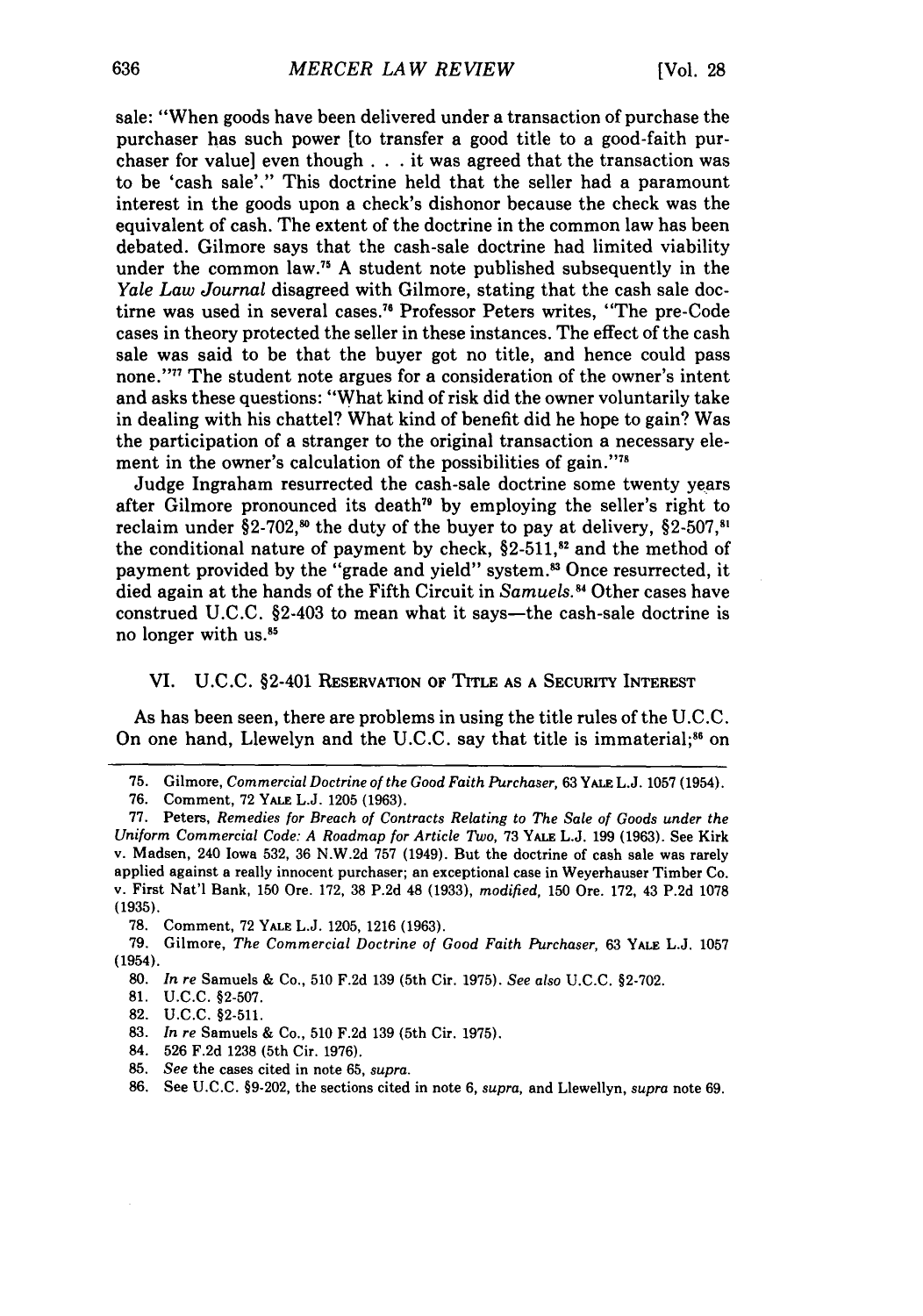the other hand, the Code gives title rules that have been used to determine the issue of priorities of various claims to the goods. Section 2-401(1) states "[Any retention or reservation **by** the seller of the title [property] in goods shipped or delivered to the buyer is limited in effect to a reservation of a security interest."<sup>37</sup>

*International Harvester* refused to apply §2-401(1). This interpretation allowed the court to say that the sellers never gave up title to the property or their interests in it, and thus the debtor never acquired any rights that could be conveyed to the secured party. Judge Ingraham's opinion stated that the rule on the seller's retention of title in §2-401 does not apply to cash sales.<sup>88</sup>

Both *International Harvester* and Judge Ingraham's opinion destroy the Code system of priority between seller and creditor. This reasoning has been rejected **by** the Fifth Circuit and **by** most courts deciding the issue. Treating the seller and secured party of the buyer just as two secured parties, however, leads to interesting problems of priority.

**If** the seller has a security interest, the question becomes merely one of priority between two security interests. The literal language of the Code tells us that the first to perfect wins.<sup>89</sup> The seller, however, has a purchasemoney security interest, and he will have priority over the inventorysecured party if he perfects.<sup>90</sup>

Judge Ingraham, however, was concerned with the financier's knowledge of the seller's interest. The Code system of priority is not based on knowledge. **By** its terms, **§9-312** provides that the first to perfect has priority and does not qualify priority on the basis of knowledge." Knowledge of a prior security interest is only relevant in the case of a judicial lien creditor.<sup>92</sup> Even that knowledge requirement was dropped from the Code in the **1972** version. 3 Gilmore, in *Security Interests in Personal Property,* concludes that there is an argument about knowledge, but its role is generally rejected.<sup>94</sup>

This rule appears to create an unjust enrichment. The party secured **by** after-acquired property takes property for which his debtor never paid. The court in *Internationl Harvester* balked at this result, stating that it might be unconstitutional.<sup>35</sup> Its unconstitutionality, however, would have to be based on substantive due process-a concept that has been repudi-

94. *See* **GILMORE,** *supra* note 41, at **§16.6**

**95.** International Harvester Cred. Corp. v. American Nat'l Bank, **296** So. **2d 32** (Fla. 1974).

**<sup>87.</sup> U.C.C.** §2-401(1). See note **38,** *supra.*

**<sup>88.</sup>** *In re* Samuels **&** Co., **510 F.2d 139** (5th Cir. **1975).**

**<sup>89.</sup>** U.C.C. §9-312(5)(a).

**<sup>90.</sup> U.C.C.** §9-312(4).

**<sup>91.</sup> U.C.C.** §9-312(5)(a).

**<sup>92.</sup> U.C.C. §9-301 (1962** version).

**<sup>93.</sup> U.C.C. §9-301.**